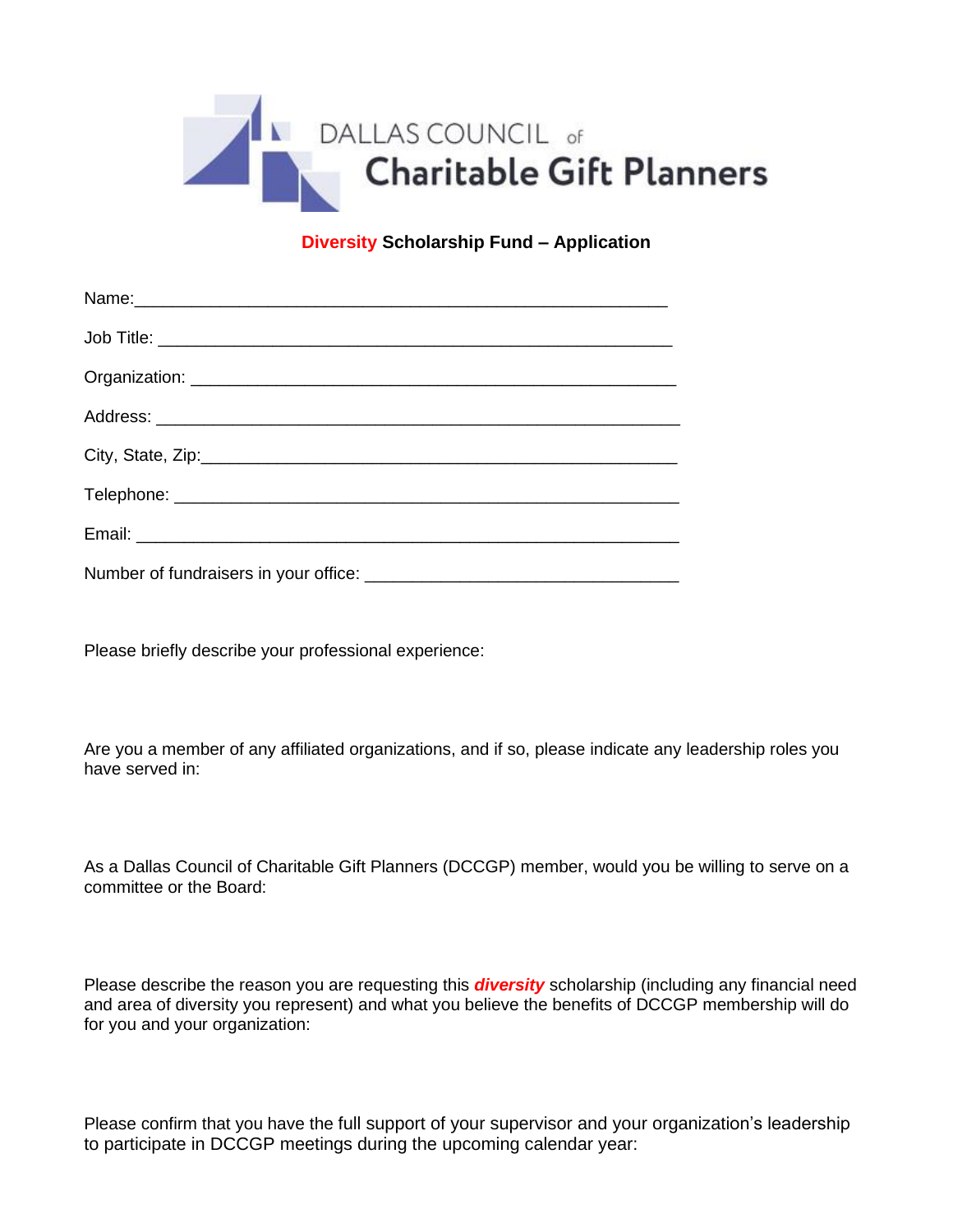## Scholarship Fund.

The Dallas Council of Charitable Gift Planners is offering a **Diversity** Scholarship Fund to enhance the educational opportunities to fundraising and charitable gift planning professionals in the North Texas community. The goal of the program is to promote philanthropic planning techniques among a broad base of individuals who are considered **diverse** by race, ethnicity, gender, socio-economics, etc. Additionally, the Dallas Council of Charitable Gift Planners wishes to encourage participation from organizations that have not developed gift planning as a fundraising strategy.

### Benefits of Participation.

The scholarship program provides annual membership dues for one fundraising or charitable gift planning professionals as follows:

- National membership for one (1) year; and
- Dallas Council of Charitable Gift Planners membership for one (1) year.

Member luncheon rates will apply for scholarship recipients.

### Expectations of Recipients.

Scholarship award recipients are expected to attend and participate on a regular basis in Dallas Council of Charitable Gift Planners programs/events. At the conclusion of the year, award recipients will be encouraged to maintain their membership and involvement with the council.

## Eligibility Requirements.

Applicants must be one of the following:

- A gift planning professional who works in the nonprofit community
- An experienced fundraising professional in the nonprofit community who is new to gift planning
- A professional with little fundraising experience who is responsible for all or part of a nonprofit's fundraising, including gift planning

Other Requirements:

- Have the full support of his/her supervisor and the organization's leadership to participate in this opportunity.
- Be committed to attending the programs and events sponsored by the Dallas Council of Charitable Gift Planners.

Note: Applicants do not need a law degree